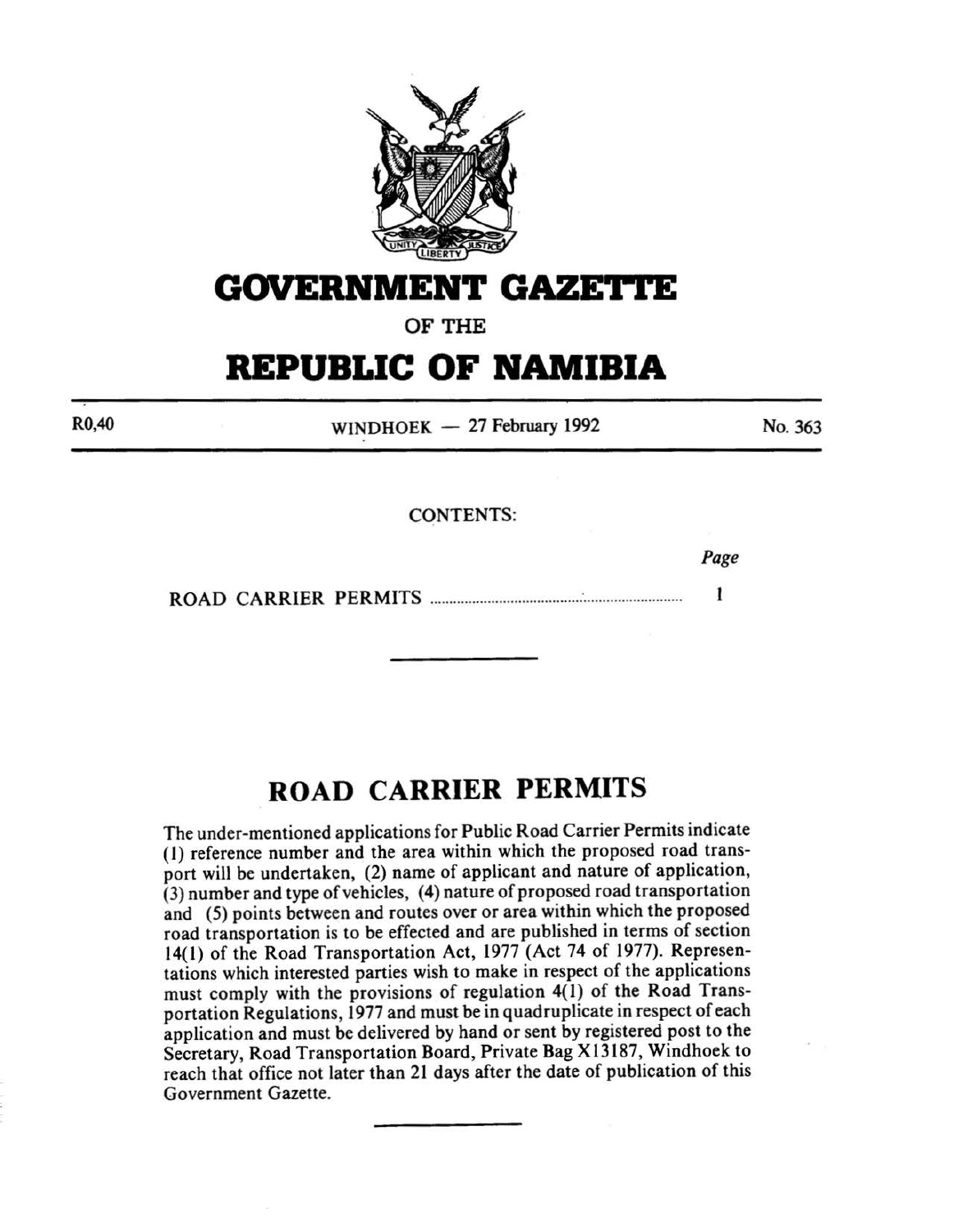--

- (1) 14/08/89 890P0274.
- (2) **KATUMBO A., SWAKOPMUND** New application.<br>(3) N 4787 S Mini-bus 10 Persons.
- $(3)$  N 4787 S
- (4) (a) Taxi-passengers and their personal luggage.
- (5) (a) (i) Within Swakopmund magisterial district.
	- (ii) (a) Within the municipal area of Swakopmund including conveyance to and from a place on the Namibia/ RSA border south of Swakopmund at the C.R. Swart Bridge and return; and
		- (b) from places in area (a) to places situated within Namibia and return.

45 Persons.

- (1) 16/08/89 890P0285.
- (2) INTERKAAP FERREIRA BUSDIENS (PTY) LTD., BELL-VILLE  $-$  Transfer of permits from Windhoek Busdiens (Pty) Ltd.
- (3) CY 148066 Bus 61 Persons.<br>  $N$  24001 W Bus 30 Persons. N 24001 W Bus 30 Persons.<br>N 24002 W Bus 35 Persons. N 24002 W Bus 35 Persons.<br>N 24004 W Bus 45 Persons. N 24004 W Bus 45 Persons.<br>N 42019 W Bus 21 Persons. N 42019 W Bus 21 Persons.<br>N 8209 W Bus 45 Persons.
- (4) (a) Fresh fish.
	- (b) Fresh meat.
	- (c) Organised parties and their personal luggage.
	- (d) Scholars and their personal effects.
	- (e) Students and their personal luggage.
- (5) (a) (i) From Walvis Bay, Swakopmund and Henties Bay being conveyed in the bus to which the permit relates.
	- (b) (i) From Windhoek to Walvis Bay, Swakopmund and Henties Bay for use by anglers being conveyed on the bus to which the permit relates.
	- (c) (i) Within the borders of the Republic of Namibia.
	- (d) (i) From a place on the Namibia/ RSA border at Noordoewer to places situated within Namibia.
		- (ii) From places situated within Namibia to a place on the Namibia/ RSA border at Noordoewer.
		- (iii) From Windhoek to places situated within Namibia and return.
	- (e) (i) From a place on the Namibia/RSA border at Noordoewer to places situated within Namibia.
		- (ii) From places situated within Namibia to a place on the Namibia/ RSA border at Noordoewer.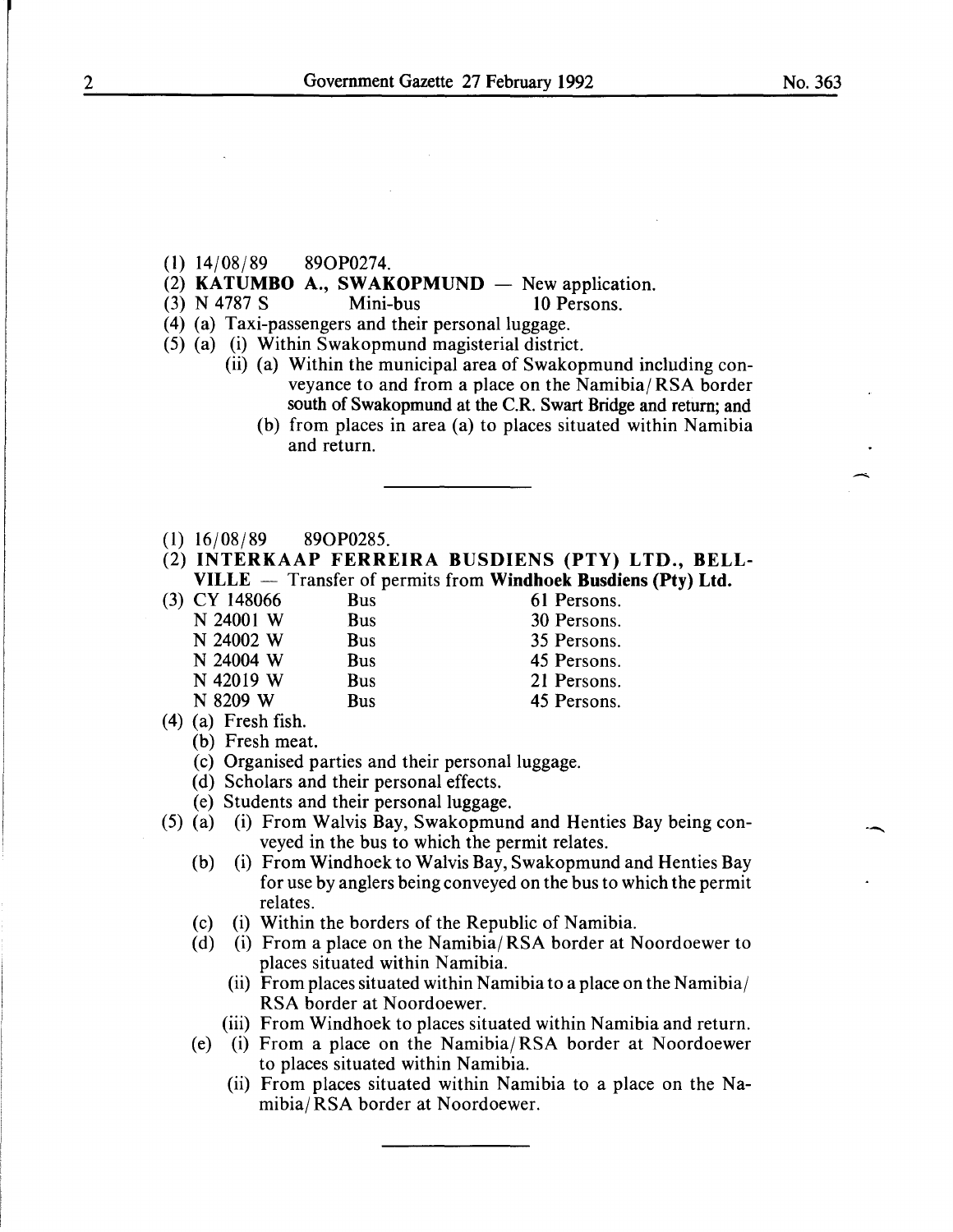| $(1)$ 14/03/91 90OP0910                             |                                                   |                                                                    |
|-----------------------------------------------------|---------------------------------------------------|--------------------------------------------------------------------|
|                                                     |                                                   | (2) HENDRICKS C., WINDHOEK $-$ New application.                    |
| (3) Minibus                                         | to be acquired                                    | 10 Persons                                                         |
| (4) (a) Taxi-passengers and their personal luggage. |                                                   |                                                                    |
| $(5)$ (a)                                           | (i) Within Windhoek municipal area.               |                                                                    |
|                                                     |                                                   | (ii) From places within Windhoek municipal area to places situated |
|                                                     | within Okahandja municipal area and return.       |                                                                    |
|                                                     |                                                   | T/table: As and when required over week-ends.                      |
|                                                     | Tariffs: As per agreement.                        |                                                                    |
|                                                     |                                                   |                                                                    |
|                                                     |                                                   |                                                                    |
| $(1)$ 16/08/89 89OP0286                             |                                                   |                                                                    |
|                                                     |                                                   | (2) INTERKAAP FERREIRA BUSDIENS (PTY) LTD., BELLVILLE              |
|                                                     |                                                   |                                                                    |
|                                                     |                                                   | Replacement of buses taken over from Windhoek Busdiens (Pty) Ltd.  |
| $(3)$ CY 269945                                     | <b>Bus</b>                                        | 60 Persons                                                         |
| CY 466884                                           | <b>Bus</b>                                        | 45 Persons                                                         |
| CY 50586                                            | <b>Bus</b>                                        | 45 Persons                                                         |
| CY 171000                                           | <b>Bus</b>                                        | 21 Persons                                                         |
| CY 46682                                            | <b>Bus</b>                                        | 45 Persons                                                         |
| CY 46683                                            | <b>Bus</b>                                        | 45 Persons                                                         |
| $(4)$ $(a)$ Fresh fish.                             |                                                   |                                                                    |
| (b) Fresh meat.                                     |                                                   |                                                                    |
|                                                     | (c) Organised parties and their personal luggage. |                                                                    |
|                                                     | (d) Scholars and their personal effects.          |                                                                    |

- (e) Students and their personal luggage.
- (5) (a) (i) From Walvis Bay, Swakopmund and Henties Bay being conveyed on behalf of anglers being conveyed in the bus to which the permit relates.
	- (b) (i) From Windhoek to Walvis Bay, Swakopmund and Henties Bay for use by anglers being conveyed on the bus to which the permit relates.
	- (c) (i) Within the borders of the Republic of Namibia.
	- (d) (i) From a place on the Namibia/R.S.A. border at Noordoewer to places situated within Namibia.
		- (ii) From places situated within Namibia to a place on the Namibia/ R.S.A. border at Noordoewer.
		- (iii) From Windhoek to places situated within Namibia and return.
	- (e) (i) From a place on the Namibia/R.S.A. border at Noordoewer to places situated within Namibia.
		- (ii) From places situated within Namibia to a place on the Namibia/ R.S.A. border at Noordoewer.
- (l) 08/05/91 910P0085
- (2) SUIDWES FERREIRA BUSDIENS (PTY) LTD., WINDHOEK-Transfer of OP8652 from F.P. du Toit Transport (Pty) Ltd.<br>N 1474 W Bus 45 Persons
- $(3)$  N 1474 W Bus
- ( 4) (a) Passengers and their personal effects.
- (5) (a) (i) From Windhoek to Tsumeb, Walvis Bay, Nakop and Noordoewer as presently authorised to F.P. du Toit Transport (Pty) Ltd. T /table: As presently authorised to F.P. du Toit Transport (Pty) Ltd.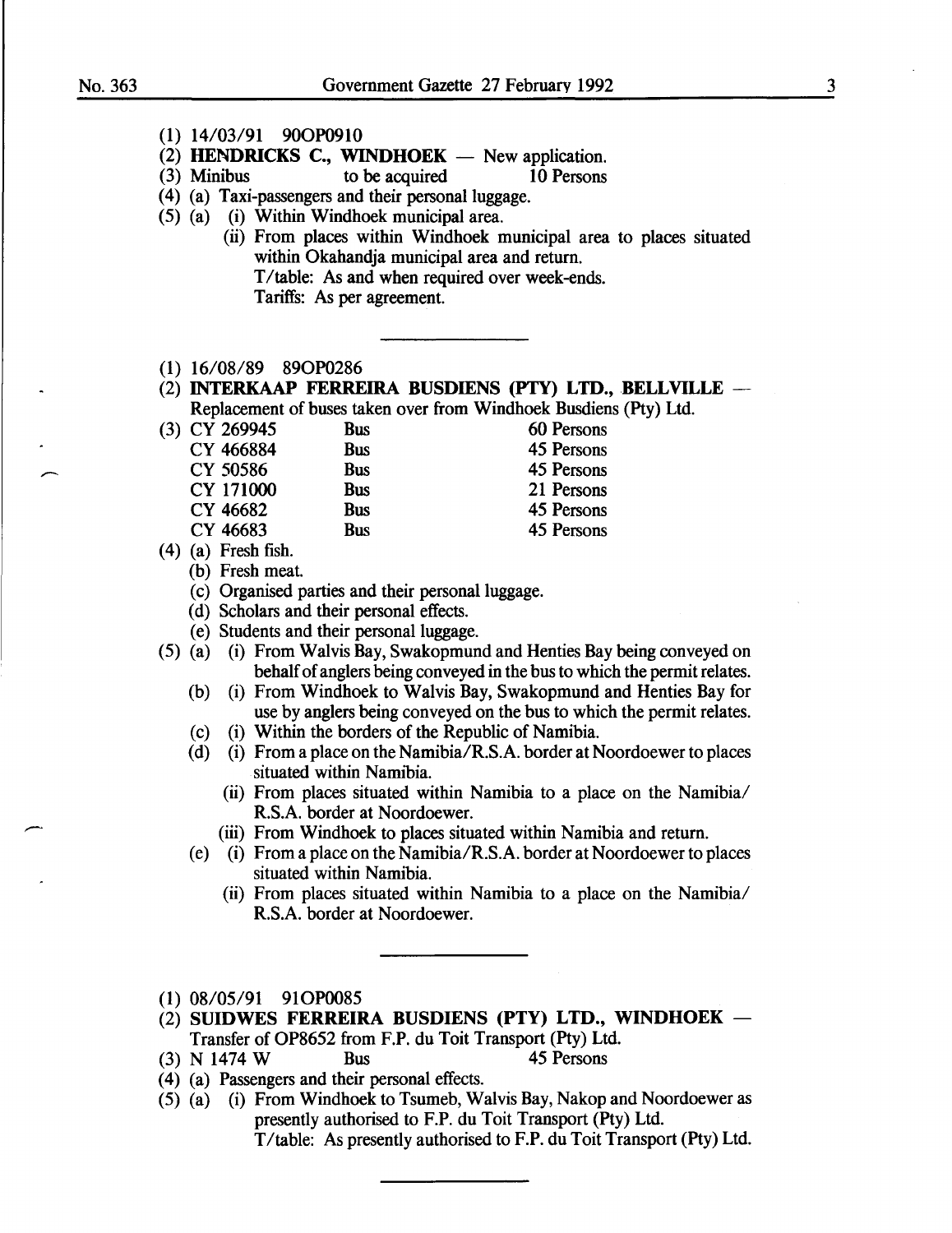No. 363

-

- (1) 08/05/91 910P0086
- (2) SUIDWES FERREIRA BUSDIENS (PTY) LTD., WINDHOEK-Replacement of N 4714 W 45 Seater Bus.<br>CY 107241 Bus

(3) CY 107241 Bus 44 Persons

( 4) (a) Passengers and their personal effects.

- (5) (a) (i) From Windhoek to Tsumeb, Walvis Bay, Nakop and Noordoewer as presently authorised to F.P. du Toit Transport (Pty) Ltd. T/table: As presently authorised to F.P. du Toit Transport (Pty) Ltd.
- (1) 08/05/91 910P0087
- (2) SUIDWES FERREIRA BUSDIENS (PTY) LTD., WINDHOEK-Transfer of OP8651 from F.P. du Toit Transport (Pty) Ltd.
- (3) N14446 W Bus 62 Persons
- ( 4) (a) Passengers and their personal effects.
- (5) (a) (i) From Windhoek to Tsumeb, Walvis Bay, Nakop and Noordoewer as presently authorised to F.P. du Toit Transport (Pty) Ltd. T/table: As presently authorised to F.P. du Toit Transport (Pty) Ltd.
- (1) 08/05/91 910P0088
- (2) SUIDWES FERREIRA BUSDIENS (PTY) LTD., WINDHOEK-Transfer of OP8653 from F.P. du Toit Transport (Pty) Ltd.
- (3) Bus to be acquired 49 Persons
- ( 4) (a) Passengers and their personal effects.
- (5) (a) (i) From Windhoek toTsumeb, Walvis Bay, Nakop and Noordoewer as presently authorised to F.P. du Toit Transport (Pty) Ltd. T/table: As presently authorised to F.P. du Toit Transport (Pty) Ltd.
- (1) 08/05/91 910P0089
- (2) SUIDWES FERREIRA BUSDIENS (PTY) LTD., WINDHOEK-Replacement of N 35774 W.
- (3) CY 107242 Bus 49 Persons
- ( 4) (a) Passengers and their personal effects.
- (5) (a) (i) From Windhoek to Tsumeb, Walvis Bay, Nakop and Noordoewer as presently authorised to F.P. du Toit Transport (Pty) Ltd. T/table: As presently authorised to F.P. du Toit Transport (Pty) Ltd.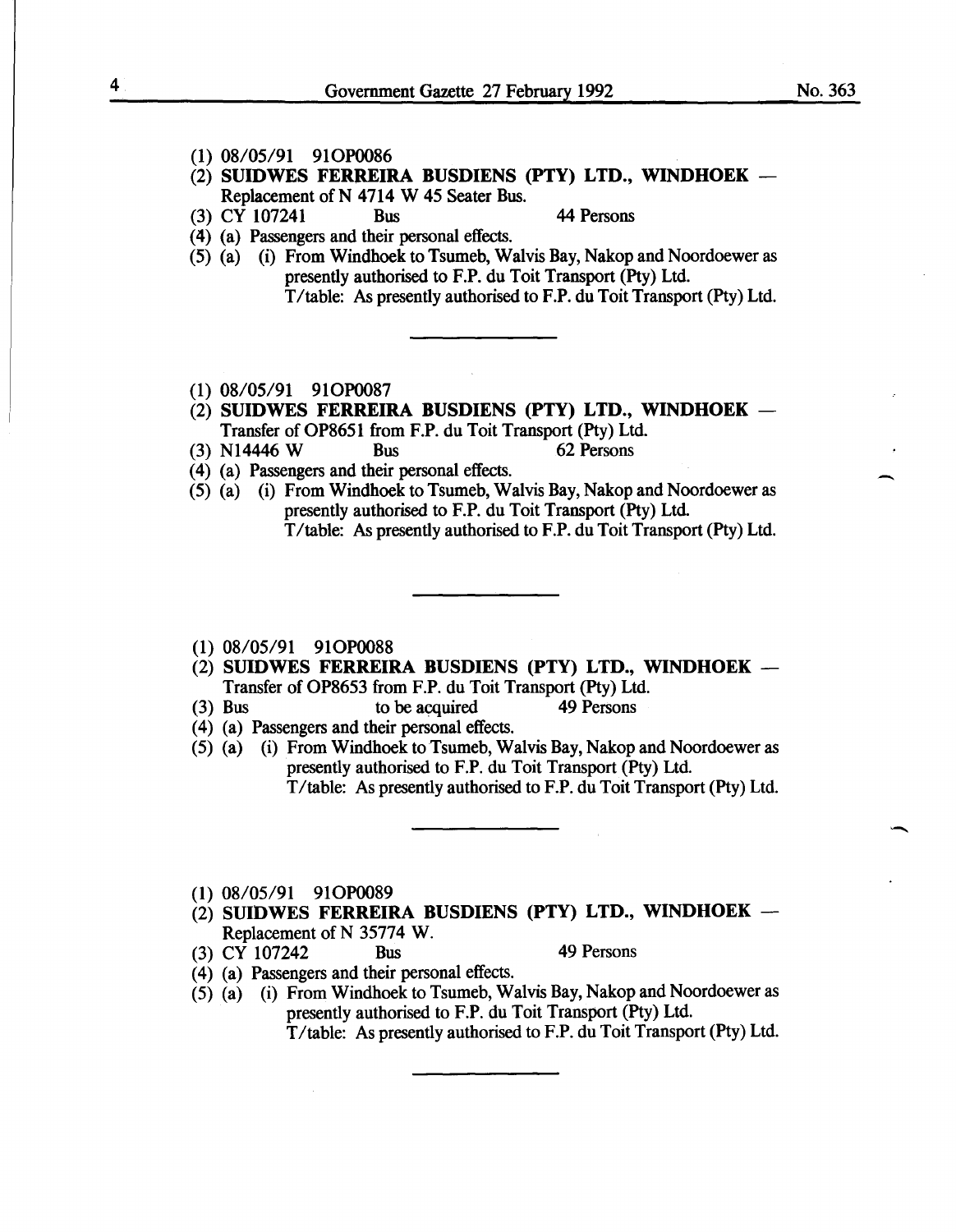$\ddot{\phantom{0}}$ 

- (1) 08/05/91 910P0090
- (2) SUIDWES FERREIRA BUSDIENS (PTY) LTD., WINDHOEK  $-$
- Transfer of OP8655 from F.P. du Toit Transport (Pty) Ltd.<br>Bus to be acquired 49 Persons  $(3)$  Bus to be acquired
- ( 4) (a) Passengers and their personal effects.
- (5) (a) (i) From Windhoek to Tsumeb, Walvis Bay, Nakop and Noordoewer as presently authorised to F.P. du Toit Transport (Pty) Ltd. T/table: As presently authorised to F.P. du Toit Transport (Pty) Ltd.
- (1) 08/05/91 910P0091
- (2) SUIDWES FERREIRA BUSDIENS (PTY) LTD., WINDHOEK-Replacement of N 72409 W bus.<br>N 2644 W Bus
- (3) N 2644 W Bus 62 Persons

- ( 4) (a) Passengers and their personal effects.
- (5) (a) (i) From Windhoek to Tsumeb, Walvis Bay, Nakop and Noordoewer as presently authorised to F.P. du Toit Transport (Pty) Ltd. T/table: As presently authorised to F.P. du Toit Transport (Pty) Ltd.
- (1) 27/05/91 910P0118
- (2) INTERKAAP FERREIRA BUSDIENS (PTY) LTD., 7535 amendment of authority, additional authority and additional vehicles.

| (3) | CY 262303 | <b>Bus</b> | <b>48 Persons</b> |
|-----|-----------|------------|-------------------|
|     | CY 279525 | <b>Bus</b> | 49 Persons        |
|     | CY 261261 | <b>Bus</b> | 49 Persons        |
|     | CY 262262 | <b>Bus</b> | 49 Persons        |
|     | CY 270400 | Bus        | 49 Persons        |
|     | CY 148591 | <b>Bus</b> | 41 Persons        |
|     | CY 148593 | Bus        | 41 Persons        |
|     | CY 148594 | <b>Bus</b> | 45 Persons        |
|     | CY 148589 | Bus        | 37 Persons        |
|     | CY 168410 | <b>Bus</b> | 36 Persons        |
|     | CY 269945 | <b>Bus</b> | 61 Persons        |
|     | CY 171000 | <b>Bus</b> | 20 Persons        |
|     | CY 257666 | <b>Bus</b> | 21 Persons        |
|     | CY 299199 | Bus        | 72 Persons        |
|     | CY 299200 | <b>Bus</b> | 72 Persons        |
|     | CY 285600 | <b>Bus</b> | 44 Persons        |
|     | CY 50856  | <b>Bus</b> | 44 Persons        |
|     | CY 26005  | <b>Bus</b> | 44 Persons        |
|     | CY 26006  | Bus        | 44 Persons        |
|     | CY 46684  | <b>Bus</b> | 45 Persons        |
|     | CY 46683  | <b>Bus</b> | 45 Persons        |
|     | CY 46682  | <b>Bus</b> | 45 Persons        |
|     |           |            |                   |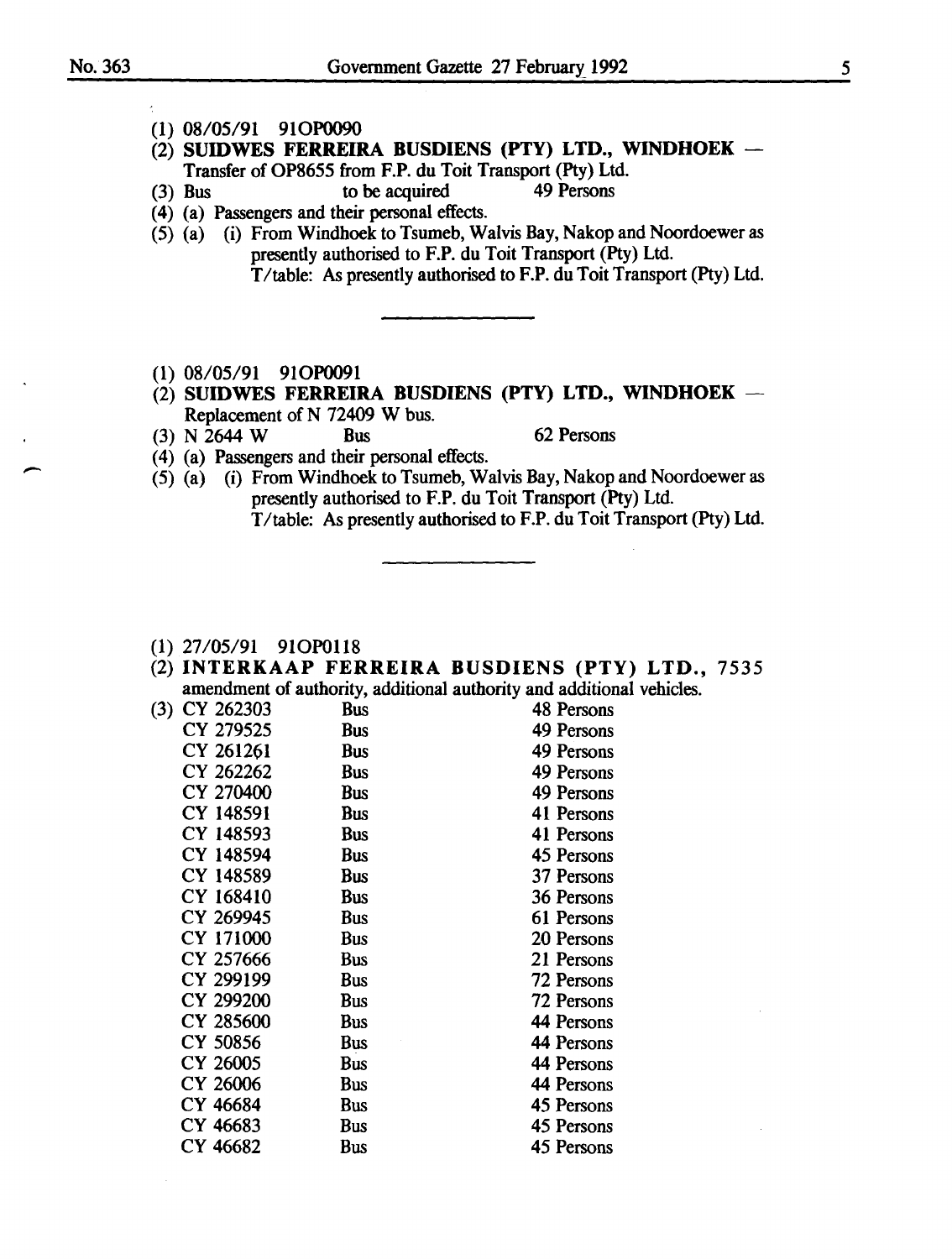| CY 63202  | <b>Bus</b> | 44 Persons |
|-----------|------------|------------|
| CY 107241 | Bus        | 44 Persons |
| CY 107242 | <b>Bus</b> | 49 Persons |
| CY 24002  | Bus        | 33 Persons |
| CY 106020 | Bus        | 29 Persons |
| CY 106021 | <b>Bus</b> | 29 Persons |
| N 2644 W  | <b>Bus</b> | 62 Persons |
| N 14446 W | <b>Bus</b> | 62 Persons |
| N 46574 W | Bus        | 45 Persons |
| N 50010 W | Bus        | 38 Persons |
| CY 154835 | Bus        | 45 Persons |
| CY 168311 | <b>Bus</b> | 32 Persons |
| CY 130872 | <b>Bus</b> | 25 Persons |
| CY 70018  | Bus        | 29 Persons |
|           |            |            |

(4) (a) As per the attached annexure "A".

(5) (a) (i) As per the attached annexure "B".

### "A"

- 1. Persons and/ or tourists and their personal luggage as well as parcels, documents and post subject to the condition that:
	- (a) The routes to be followed through the different towns will be as approved by the various municipalities and peri-urban authorities;
	- (b) when no seats are booked in advance the holder will not be compelled to undertake the specific trip;
	- (c) portion(s) of or the whole route may be served as and when required; and
	- (d) the holder may depart/arrive two hours earlier or later than set out in the  $time$ -table  $-$

#### ROUTE A:

From Windhoek to a place on the Namibia/Republic of South Africa border south of Swakopmund at the C.R. Swart bridge via Okahandja, Wilhelmstal, Karibib, Usakos and Swakopmund and return via the same route.

| <b>Time-table: DAILY</b>   |       |                   |       |
|----------------------------|-------|-------------------|-------|
| <b>DEPARTURE</b>           |       | <b>ARRIVAL</b>    |       |
| Windhoek                   | 07:00 | Okahandja         | 07:40 |
| Okahandja                  | 07:45 | Karibib           | 08:55 |
| Karibib                    | 09:00 | <b>Usakos</b>     | 09:10 |
| <b>Usakos</b>              | 09:15 | Swakopmund        | 10:40 |
| Swakopmund                 | 10:45 | C.R. Swart bridge | 10:45 |
| C.R. Swart bridge          | 12:10 | Swakopmund        | 12:10 |
| Swakopmund                 | 12:15 | <b>Usakos</b>     | 13:40 |
| <b>Usakos</b>              | 13:45 | Karibib           | 13:55 |
| Karibib                    | 14:00 | Okahandja         | 15:10 |
| Okahandja                  | 15:15 | Windhoek          | 16:15 |
| Tariffs: As per agreement. |       |                   |       |

-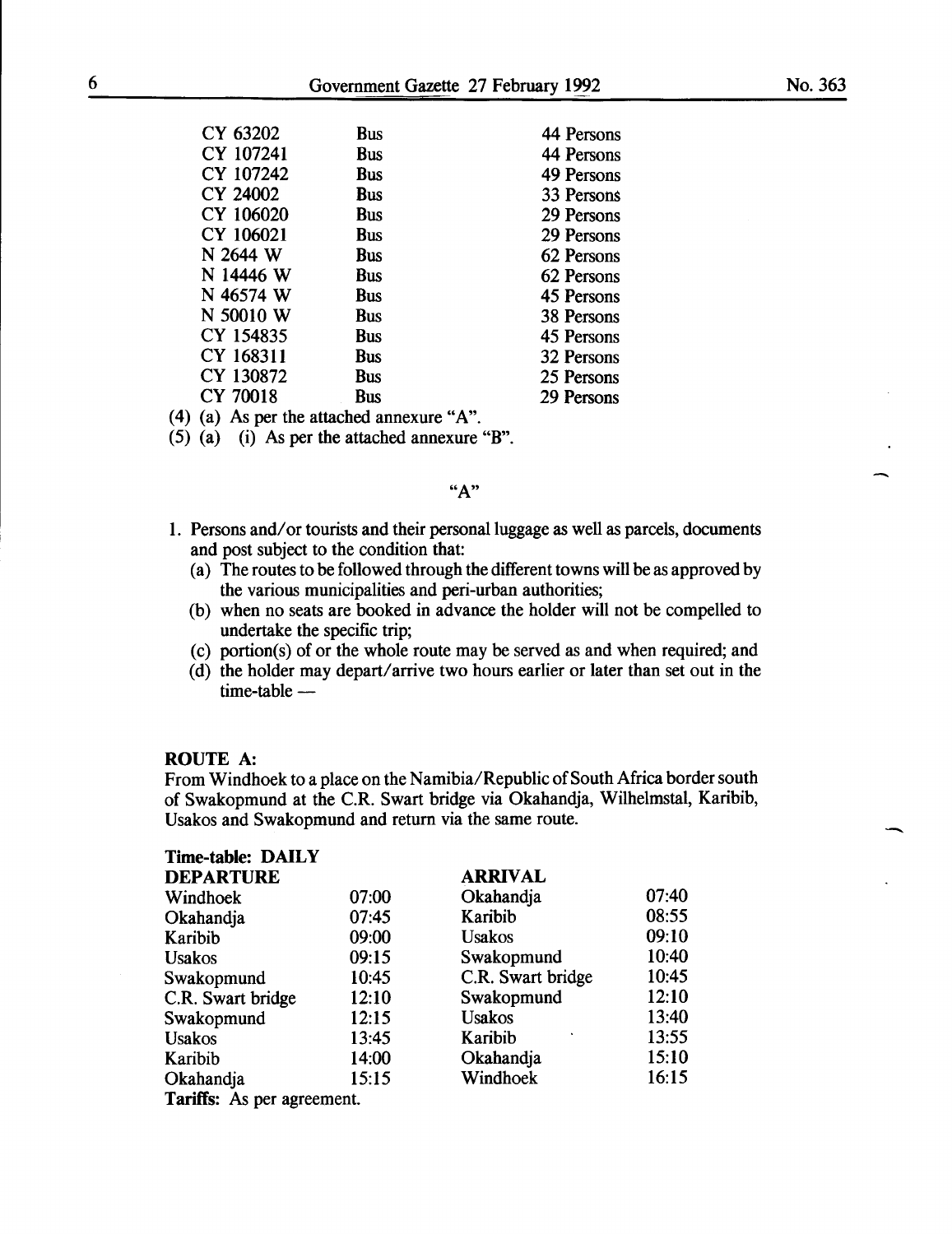์<br>|<br>|

-

### ROUTE B:

From Windhoek to a place on the Namibia/Republic of South Africa border at Noordoewer via Rehoboth, Mariental, Keetmanshoop and Griinau and return via the same route.

| Time-table: DAILY                 |       |               |       |
|-----------------------------------|-------|---------------|-------|
| <b>DEPART</b>                     |       | <b>ARRIVE</b> |       |
| Windhoek                          | 18:00 | Rehoboth      | 18:55 |
| Rehoboth                          | 19:00 | Mariental     | 20:40 |
| Mariental                         | 20:45 | Keetmanshoop  | 22:55 |
| Keetmanshoop                      | 23:00 | Grünau        | 00:40 |
| Grünau                            | 00:45 | Noordoewer    | 02:10 |
| Noordoewer                        | 21:45 | Grünau        | 23:25 |
| Grünau                            | 23:30 | Keetmanshoop  | 01:10 |
| Keetmanshoop                      | 01:15 | Mariental     | 03:10 |
| Mariental                         | 03:15 | Rehoboth      | 04:55 |
| Rehoboth                          | 05:00 | Windhoek      | 06:00 |
| <b>Tariffs:</b> As per agreement. |       |               |       |

#### ROUTE C:

From Windhoek to a place on the Namibia/ Angola border at Oshikango via Okahandja, Otjiwarongo, Otavi, Tsumeb and Ondangwa and return via the same route.

| <b>Time-table: DAILY</b>   |       |               |       |
|----------------------------|-------|---------------|-------|
| <b>DEPART</b>              |       | <b>ARRIVE</b> |       |
| Windhoek                   | 07:00 | Okahandja     | 07:40 |
| Okahandja                  | 07:45 | Otjiwarongo   | 09:25 |
| Otjiwarongo                | 09:30 | Otavi         | 10:25 |
| Otavi                      | 10:30 | <b>Tsumeb</b> | 11:10 |
| <b>T</b> sumeb             | 11:15 | Ondangwa      | 13:40 |
| Ondangwa                   | 13:45 | Oshikango     | 14:15 |
| Oshikango                  | 09:00 | Ondangwa      | 09:25 |
| Ondangwa                   | 09:30 | <b>Tsumeb</b> | 11:55 |
| <b>T</b> sumeb             | 12:00 | Otavi         | 12:40 |
| Otavi                      | 12:45 | Otjiwarongo   | 13:40 |
| Otjiwarongo                | 13:45 | Okahandja     | 15:25 |
| Okahandja                  | 15:30 | Windhoek      | 16:15 |
| Tariffs: As per agreement. |       |               |       |

#### ROUTE D

From Windhoek to Katima Mulilo via Okahandja, Otjiwarongo, Otavi, Grootfontein, Rundu, Nyangana, Bagani and Kangola and return via the same route.

| <b>Time-table: DAILY</b> |       |               |       |
|--------------------------|-------|---------------|-------|
| <b>DEPART</b>            |       | <b>ARRIVE</b> |       |
| Windhoek                 | 07:00 | Okahandja     | 07:40 |
| Okahandja                | 07:45 | Otjiwarongo   | 09:25 |
| Otjiwarongo              | 09:30 | Otavi         | 10:25 |
| Otavi                    | 10:30 | Grootfontein  | 11:10 |
| Grootfontein             | 11:15 | Rundu         | 13:55 |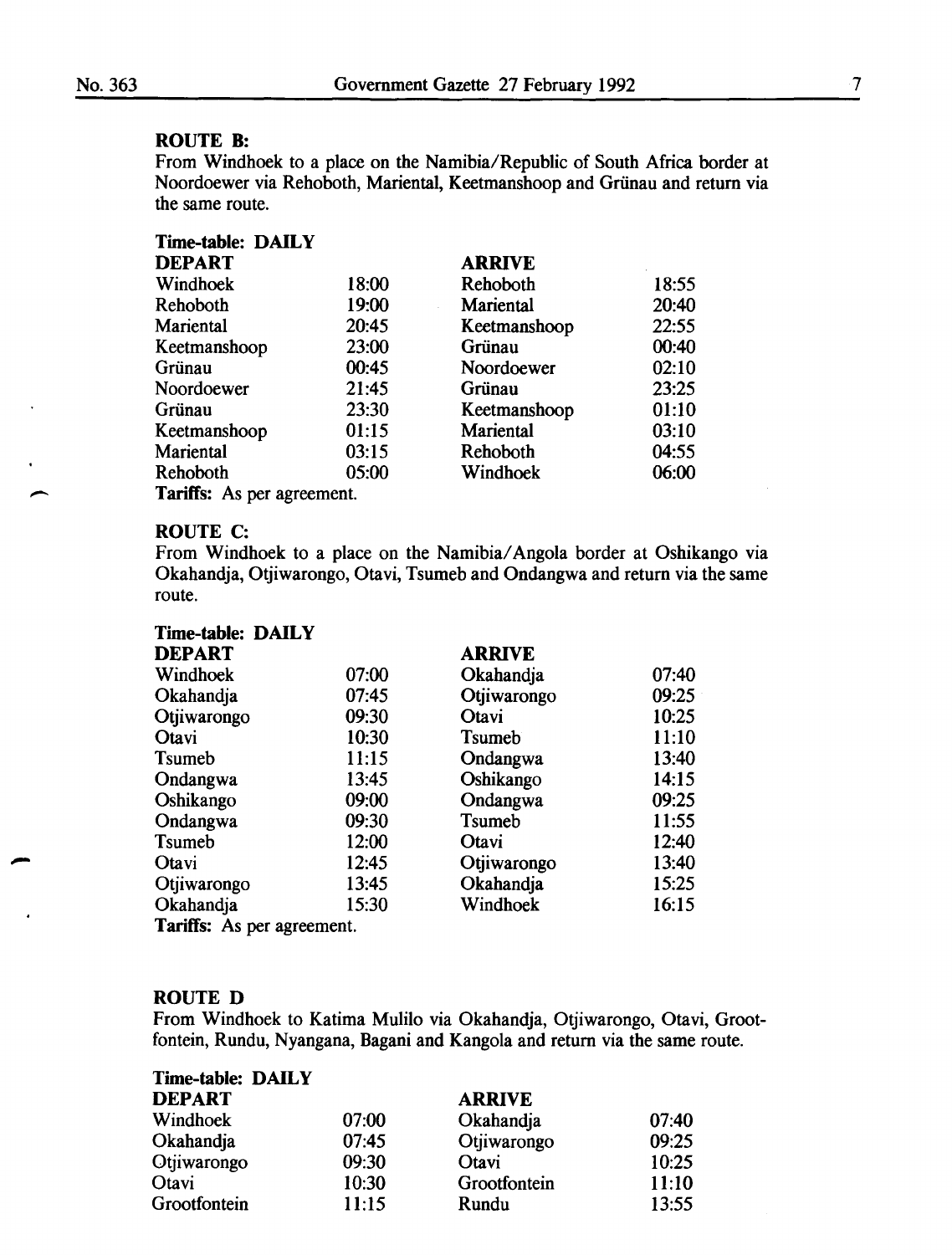-<br>-<br>-

| Rundu                      | 14:00 | Nyangana      |       |
|----------------------------|-------|---------------|-------|
| Nyangana                   |       | Bagani        |       |
| Bagani                     |       | Kongola       |       |
| Kongola                    |       | Katima Mulilo | 20:00 |
| Katima Mulilo              | 23:00 | Kongola       |       |
| Kongola                    |       | Bagani        |       |
| Bagani                     |       | Nyangana      |       |
| Nyangana                   |       | Rundu         | 04:55 |
| Rundu                      | 05:00 | Grootfontein  | 07:40 |
| Grootfontein               | 07:45 | Otavi         | 08:25 |
| Otavi                      | 08:30 | Otjiwarongo   | 09:25 |
| Otjiwarongo                | 09:30 | Okahandja     | 12:10 |
| Okahandja                  | 12:15 | Windhoek      | 13:00 |
| Tariffs: As per agreement. |       |               |       |

#### ROUTE E:

From Windhoek to a place on the Namibia/Botswana border at Buitepos via Witvlei and Gobabis and return via the same route.

| Time-table: DAILY       |       |                 |       |
|-------------------------|-------|-----------------|-------|
| <b>DEPART</b>           |       | <b>ARRIVE</b>   |       |
| Windhoek                | 18:00 | Gobabis         | 19:55 |
| Gobabis                 | 20:00 | <b>Buitepos</b> | 21:00 |
| <b>Buitepos</b>         | 03:00 | Gobabis         | 03:55 |
| Gobabis                 | 04:00 | Windhoek        | 06:00 |
| Touller As now approach |       |                 |       |

Tariffs: As per agreement.

#### ROUTE F:

From Windhoek to a place on the Namibia/Republic of South Africa border at Nakop via Rehoboth, Mariental, Keetmanshoop, Griinau, Karasburg and Ariamsvlei and return via the same route.

| <b>Time-table: DAILY</b>   |       |                  |       |
|----------------------------|-------|------------------|-------|
| <b>DEPART</b>              |       | <b>ARRIVE</b>    |       |
| Windhoek                   | 18:00 | Rehoboth         | 18:55 |
| Rehoboth                   | 19:00 | <b>Mariental</b> | 20:40 |
| Mariental                  | 20:45 | Keetmanshoop     | 22:55 |
| Keetmanshoop               | 23:00 | Grünau           | 00:40 |
| Grünau                     | 00:45 | Karasburg        | 01:10 |
| Karasburg                  | 01:15 | Nakop            | 03:45 |
| <b>Nakop</b>               | 19:45 | Karasburg        | 22:55 |
| Karasburg                  | 23:00 | Grünau           | 23:25 |
| Grünau                     | 23:30 | Keetmanshoop     | 01:10 |
| Keetmanshoop               | 01:15 | <b>Mariental</b> | 03:10 |
| Mariental                  | 03:15 | Rehoboth         | 04:55 |
| Rehoboth                   | 05:00 | Windhoek         | 06:00 |
| Tariffs: As per agreement. |       |                  |       |

- 2. Tourists and their personal effects as well as parcels, documents and mail -
	- (a) Between places situated within Namibia;
	- (b) From places situated within Namibia to:
		- (i) a place on the Namibia/Republic of South Africa border at Nakop or Noordoewer or the C.R. Swart bridge south of Swakopmund;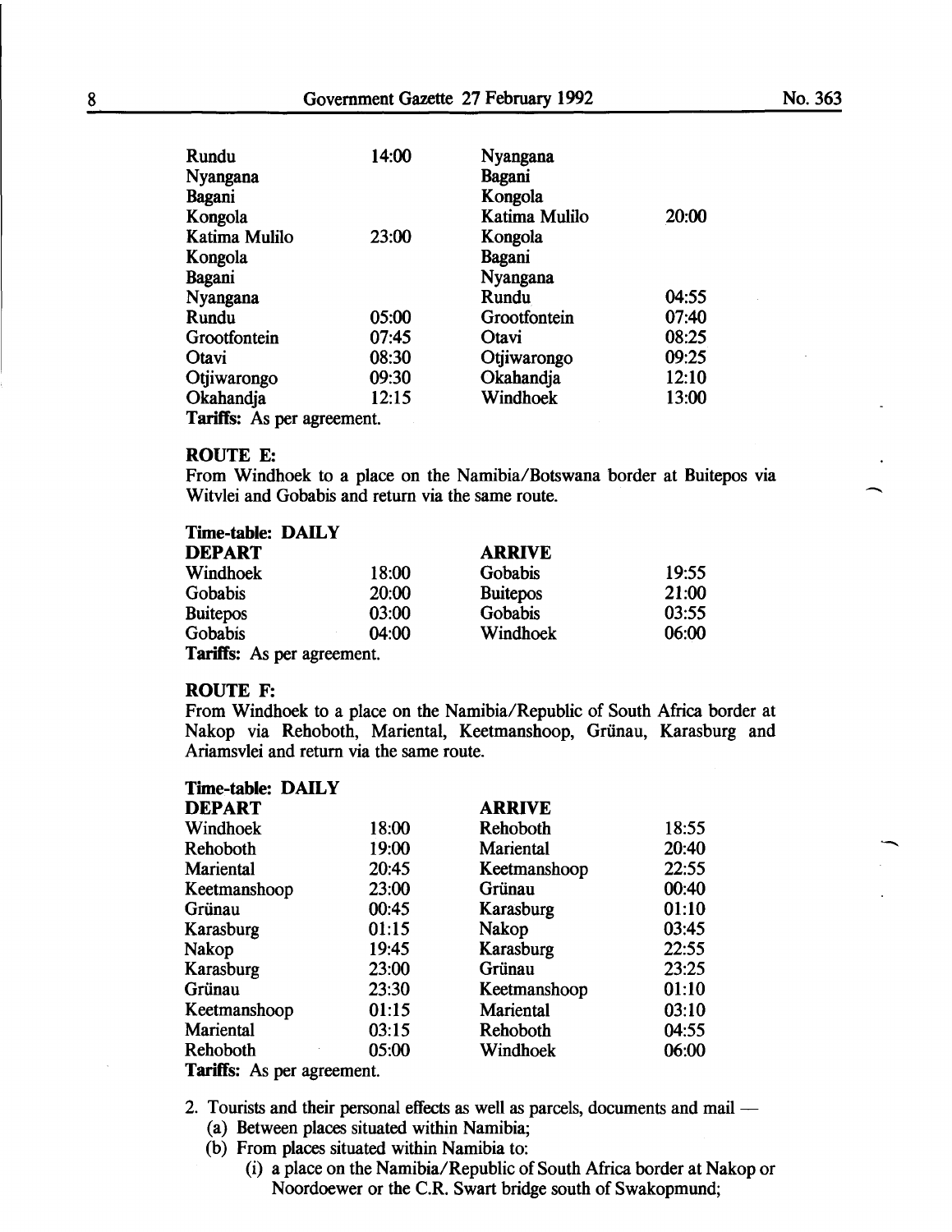.<br>(

- (ii) a place on the Namibia/Botswana border at Buitepos;
- (iii) a place on the Namibia/ Angola border at Oshikango; and
- (iv) a place on the Namibia/Zambia border near Katima Mulilo.

**Time-table:** As and when required. **Tariffs:** As per agreement.

- (1) 12/08/91 910P0345
- (2) **NAHENDA J., WINDHOEK** New application.<br>(3) **N** 44598 W Motor car 5 Persons
- $(3)$  N 44598 W
- (4) (a) Taxi-passengers and their personal luggage.
- {5) (a) (i) Within Windhoek municipal area.
- **{1)** 07/10/91 910P0564
- (2) **ETOSHA MEUBELVERVOERDERS (PTY) LTD., WINDHOEK-**New application.

| (3) N 3243 OH    | S/trailer | 8000 kg  |
|------------------|-----------|----------|
| N 2299 OH        | S/trailer | 11780 kg |
| N 1076 OH        | S/trailer | 11810 kg |
| N 1069 OH        | S/trailer | 9530 kg  |
| N 1126 OH        | S/trailer | 9440 kg  |
| N 1186 OH        | S/trailer | 11760 kg |
| N 1140 OH        | S/trailer | 9440 kg  |
| N 2618 OH        | S/trailer | 9440 kg  |
| N 2620 OH        | S/trailer | 11780 kg |
| N 2432 OH        | S/trailer | 15920 kg |
| N 1738 OH        | S/trailer | 16010 kg |
| N 1731 OH        | S/trailer | 16020 kg |
| N 1267 OH        | S/trailer | 15920 kg |
| N 1242 OH        | S/trailer | 15920 kg |
| N 2598 OH        | S/trailer | 10120 kg |
| <b>NLG 980 T</b> | Trailer   | 6620 kg  |
| N 72944 W        | Lorry     | 6220 kg  |
| <b>NCB 912 T</b> | Lorry     | 8080 kg  |
| CA 225381        | Lorry     | 6300 kg  |
| N 17643 W        | Lorry     | 3525 kg  |
| N 27141 W        | Lorry     | 1388 kg  |
|                  |           |          |

 $(4)$  (a) As per the attached annexure "A".

(5) (a) (i) As per the attached annexure "A".

**"A"** 

1. Own spare parts and own components for own use only when required for the immediate *bona fide* repair and/ or maintenance of own machinery, own vehicles and/or own mechanical installations which have to be expeditiously and urgently repaired or replaced excluding delivery to any business or between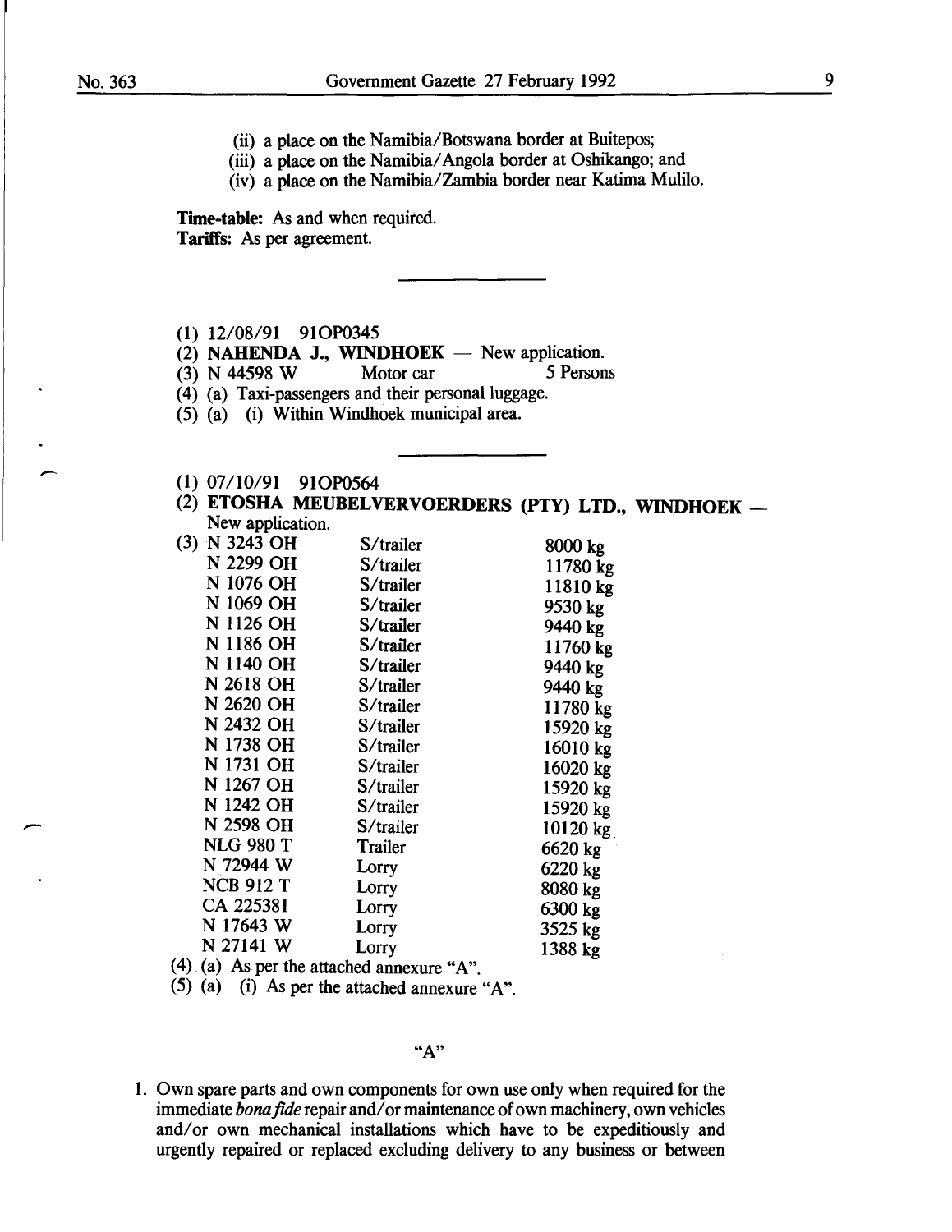branches of the holder or to replenish stocks — Between places situated within Namibia including places on the border of Namibia with neighbouring countries.

- 2. Toilet paper  $-$  Between places situated within Namibia including places on the border of Namibia with neighbouring countries.
- 3. Own employees Between places situated within Namibia including places on the border of Namibia with neighbouring countries.
- 4. Own defective machinery and parts thereof  $-$  Between places situated within Namibia including places on the border of Namibia with neighbouring countries.
- 5. Advertising supplements for inclusion in daily newspapers and weekend newspapers of such advertising supplements contain both the name of the newspaper and the date of the issue in which they are to be included, acid-filled unsealed motor car and industrial batteries, air-conditioners normally used in a dwelling house, air-ducting for air-conditioning, animal fodder in hay form, amplifiers (electric, normally used in a dwelling house), asbestos cement ornaments and asbestos cement hollowware (but excluding asbestos cement pipes, asbestos cement sheets and asbestos cement roofsheets ), ash bricks, ashtray stands, baby bath dressers, baby bath dressers completely assembled, baby chairs, baby play pens, baby walking rings, bags (empty, used, excluding conveyance from a place of manufacture thereof), bar counters, bar counters completely assembled, baths manufactured from plastic, perspex or acrylic, baths ( enamalled, manufactured from cast iron or pressed steel), bathroom wall dressers completely assembled, batteries (acid-filled unsealed motor car and industrial batteries), beds, bed headboards, bed lamps, bedroom chairs, bedroom tables, bedside cabinets, bedside cabinets completely assembled, benches (garden, fully assembled), binnettes normally used in a dwelling-house, boats, bookcases, bookcases completely assembled, book-shelves, book-shelves completely assembled, bottles (empty, manufactured from plastic), bricks, buffets, buffets completely assembled, bulbs, cabinets, cable spools (empty, used, excluding conveyance from a place of manufacture thereof), calculating machines, canoes, caravans (not self-propelled), cartons (empty, used, for the conveyance of bottles excluding conveyance from a place of manufacture thereof), cash registers, cement bricks, chairs completely assembled, chandeliers, charcoal, chests of drawers, chests of drawers completely assembled, chopped or sawn fire-wood (excluding matches), church benches, church pews, clothes, coffee tables completely assembled, completely assembled headpieces for beds, completely assembled bases for beds, computers, concrete blocks and concrete bricks used exclusively as ballast in or on motor vehicles which are owned by motor vehicle manufacturers or motor tyre manufacturers and which are undergoing road tests, concrete building panels (pre-manufacturerd), counter scales, cradles, cradles (with or without stands, cradle stands, crates (empty, used for the conveyance of bottles, excluding conveyance from a place of manufacture thereof), cream cans (empty, used, excluding conveyance from the place of manufacture thereof), cupboards, cushions normally used in a dwelling-house, daily newspapers, desks, desks completely assembled, dictaphones, dining-room chairs, dining-room tables completely assembled, dishwashing machines normally used in a dwelling-house, display-window glass and sheet glass, doll's houses and Wendy-houses, divans, divan-headboards, domestic tables completely assembled, draught beer drums (empty, used, excluding conveyance from the place of manufacture thereof), draught beer in draught-beer drums, dressing tables, dressing-tables which, with the exception of mirrors, are completely assembled, duplicating machines, earthen roof tiles, earthenware tiles (glazed), electric amplifiers normally used in a dwelling-house, electric clothes driers normally used in a dwelling-house, electric fans normally used in a

.<br>-<br>-

-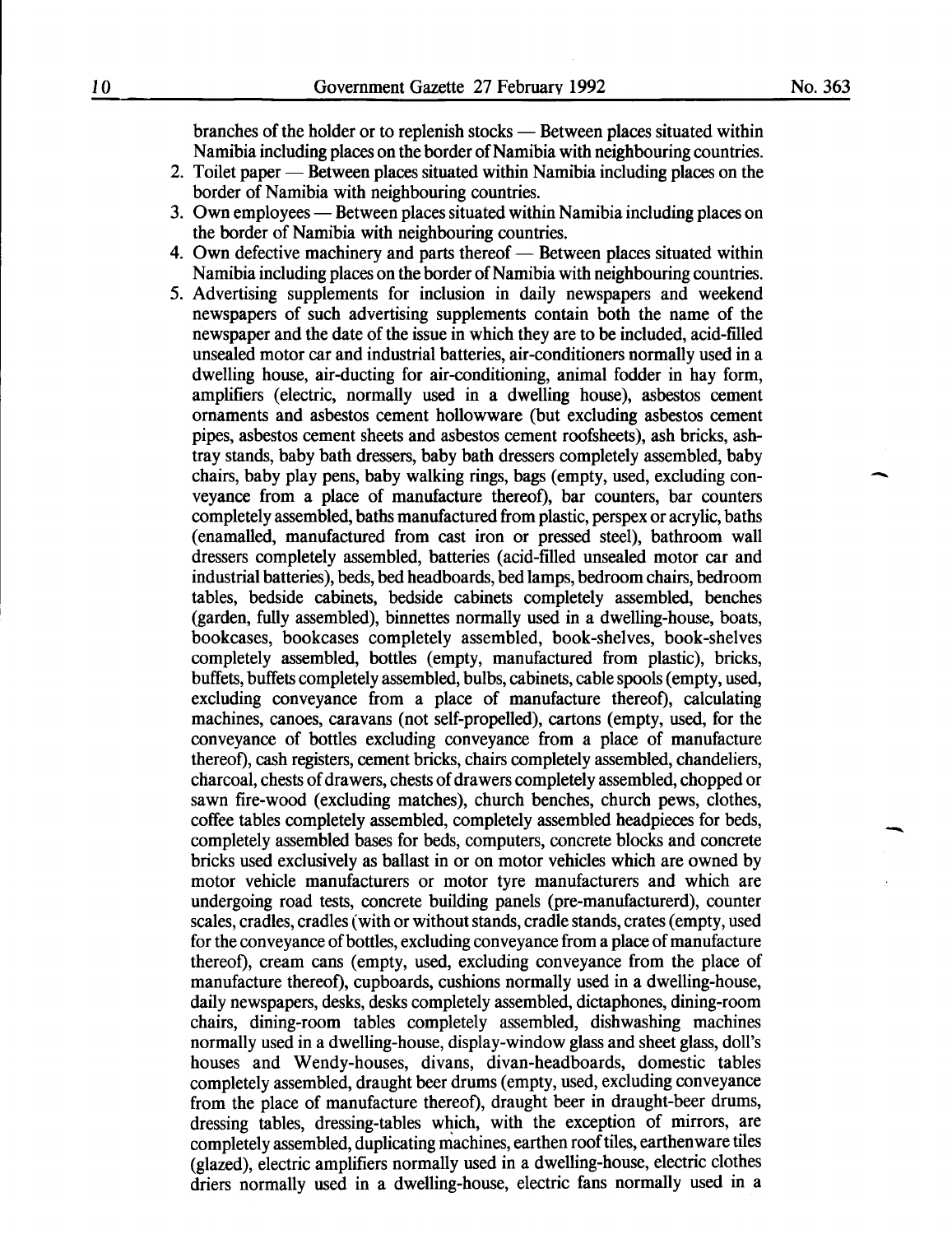dwelling-house, electric food mixers normally used in a dwelling-house, electric frying pans normally used in a dwelling-house, electric hairdriers normally used in a dwelling-house, electric heaters normally used in a dwelling-house, electric hot trays normally used in a dwelling-house, electric irons normally used in a dwelling-house, electric kettles normally used in a dwelling-house, electric polishers normally used in a dwelling-house, electric toasters normally used in a dwelling-house, electric vacuum cleaners normally used in a dwelling-house, electrical switchboard units (fully equipped, excluding rolls of electric cable and excluding transformers), empty plastic bottles, empty, used bags (excluding conveyance from the place of manufacture thereof), empty, used cartons and crates for the conveyance of bottles (excluding conveyance from the place of manufacture thereof), empty, used cream cans (excluding conveyance from the place of manufacture thereof), empty, used draught-beer drums (excluding conveyance from the place of manufacture thereof), empty, used fruit crates (excluding conveyance from the place of manufacture thereof), empty, used milk cans (excluding conveyance from the place of manufacture thereof), empty, used pigeon baskets on the return journey, empty, used plastic mageu containers, empty, used plastic sorghum-beer containers, empty, used vegetables crates manufactured from wood or cardboard or plastic (excluding conveyance from the place of manufacture thereof), enamelled baths manufactured from cast iron or pressed steel, escort vehicles accompanying loaded low-bed vehicles on the forward journey and identified as such, when transported on the body of such low-bed vehicles on the return journey, fencing-walls (prefabricated concrete), filled industrial, filled household and filled medical gas cylinders, filing cabinets with drawers, completely assembled, fire-clay bricks, fireplace-screens, firescreens, fire-woord (chopped or sawn, excluding matches), flower stands, fluorescent tubes and fluorescent-tube fittings, foot-chairs, footstools normally used in a dwelling-house and completely assembled, framed paintings, framed pictures, framed portraits, freezers, freezers normally used in a dwelling-house, fresh flowers and wreaths and bouquets (made of fresh flowers and artificial flowers) and wreaths and bouquets (made of artificial flowers), fruit crates (empty, used, excluding conveyance from the place of manufacture thereof), fully equipped electrical switch-board units (excluding rolls of electric cable and excluding transformers), garden benches, garden benches completely assembled, garden tables completely assembled, gas cylinders (filled industrial, filled household and filled medical), gas cylinders (high pressure, seamless, empty), glass bottles (empty, used, in cardboard, wooden or plastic containers or bags), glass display cabinets, glass display cabinets completely assembled, glass enamelled-lined electric storage water heaters of steel, glass fibre cement ornaments and glass fibre re-inforced cement hollow-ware (but excluding glass fibre re-inforced cement pipes, glass fibre re-inforced cement sheets and glass fibre re-inforced cement roof sheets), glass-line copper electric storage water heaters installed in prefabricated steel cabinets, glazed earthenware tiles, grandfather clocks, gravel, groundnuts direct from farms where harvested to the nearest ground nut silo, hall stands, hat-racks, hi-fi sets normally used in a dwelling-house, high-pressure seamless gas cylinders (empty), hotel tables completely assembled, household clocks, household clocks (excluding alarm clocks and electric watches), household kiosks, household stands, household removals (from one' dwelling-house to another dwelling-house, or household removals from a dwelling-house to a place where such household removals are to be stored, or household removals from a place where they have been stored to a dwelling-house, or household removals from a place where they have been stored to another place where such household removals are to be stored), household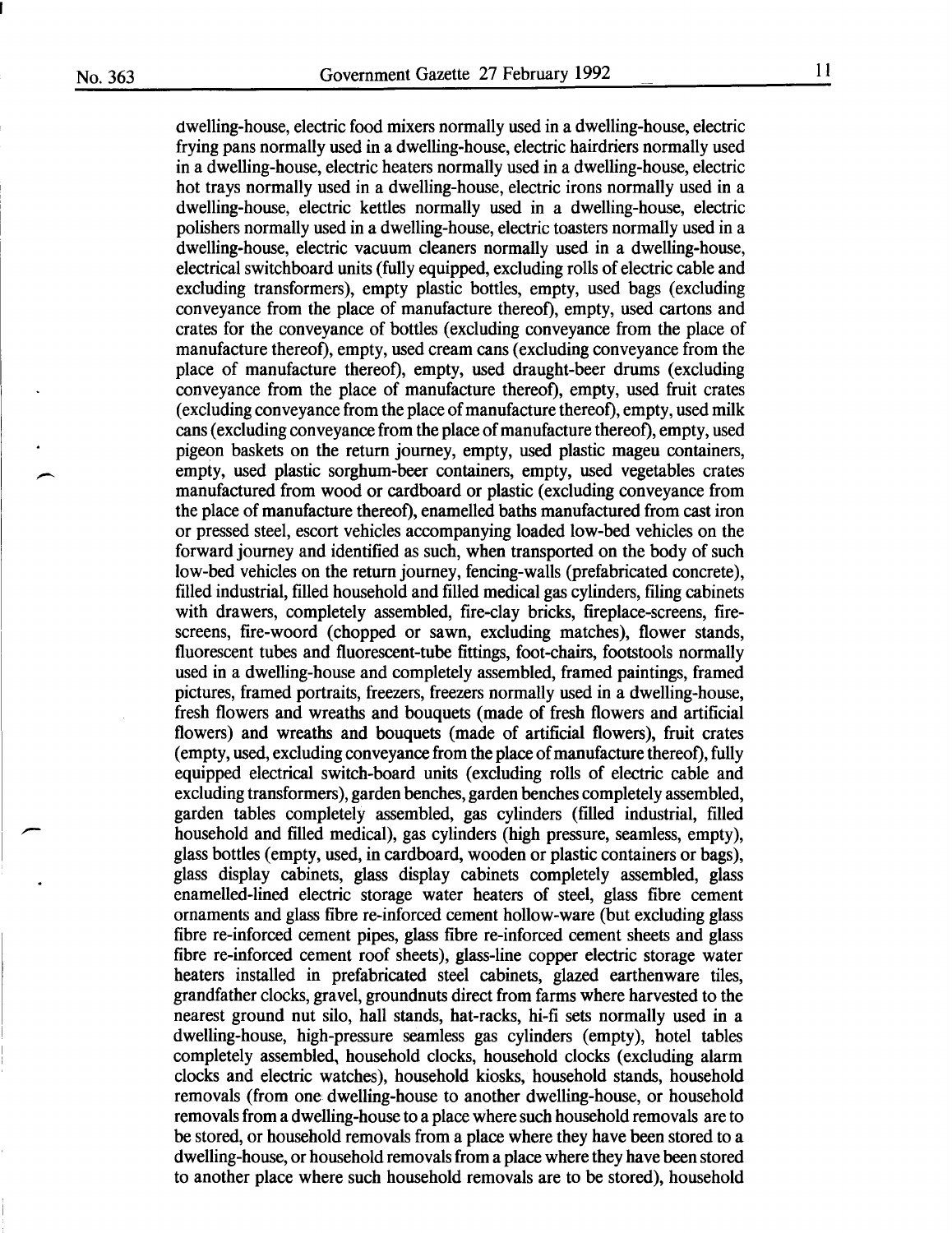-

-

service trolleys, household tables completely assembled, ironing boards normally used in a dwelling-house, kitchen dressers, kitchen dressers completely assembled, kitchen shelves completely assembled, kitchen tables completely assembled, knitting machines normally used in a dwelling-house, lampshades, lavatory pans and cisterns manufactured from vitreous china or fire-clay, lawnmowers normally used at a dwelling-house, linen-chests, linen-chests completely assembled, liquor cabinets completely assembled, loudspeakers normally used in a dwelling-house, lounge chairs, lounge tables, magazine shelves, mageu containers (empty, used, manufactured from plastic), mattresses, micro-wave ovens normally used in a dwelling-house, medicine-cabinets, milk cans (empty, used, excluding conveyance from the place of manufacture thereof), mirrors, musical instruments, newspapers (daily), office removals (from one office to another office, or from an office to a warehouse, or from a warehouse to an office, or from one warehouse to another warehouse, excluding the conveyance of goods normally used in an office from a manufacturer, wholesaler or retailer or for the replenishment of stocks or the transfer of stocks), office tables completely assembled, organs, own packing material for own use only, own tools of trade and own builder's plant (excluding building material) for own use only and not for sale (when transported by means of a vehicle owned by the owner of a business from his place of business to any site on which building or maintenance operations are to be performed by the business concerned, or from a site on which building or maintenance operations are to be performed by the business concerned to another site on which building or maintenance operations are to be performed by the business concerned, or from a site on which building or maintenance operations are to be performed by the business concerned, to the place of business of the business concerned), paintings (framed), paintings (unframed), pallets (used, excluding conveyance from the place of manufacture thereof), papers (weekend), pedal cars, periodical-racks completely assembled, photocopying machines, pictures (framed), pianos, pigeon baskets (empty, used, on the return journey), pillows normally used in a dwelling-house, plan filling cabinets completely assembled, plants (live, undried, unprocessed), polystrene foam products, portraits (framed), portable transistor radios, prams, pre-cast concrete piles and/ or pre-cast concrete curbs and/ or pre-cast concrete guttering (but excluding concrete pipes and pre-stressed concrete beams), prefabricated concrete construction panels, prefabricated concrete fencing-walls, pre-stressed concrete lintels, playpens, pulpits, push-chairs (children's folding chairs on wheels), radios and radiograms with or without separate electrical amplifiers, radiograms with or without electrical amplifiers and loose speakers, reading lamps, record cabinets completely assembled, record-players, record stands, record-stands completely assembled, refrigerators normally used in a dwellinghouse, restaurant tables completely assembled, roofing tiles (made of cement, asphalt, slate or wood), room dividers, school desks completely assembled, school tables completely assembled, self-service trolleys for use in supermarkets and self-service shops, settees, settees completely assembled, sewing machines normally used in a dwelling-house, sheet glass and display-window glass, shoedressers, shoe dressers completely assembled, shrubs (live, undried, unprocessed), sofas, sorghum-beer containers (empty, used, manufactured from plastic), solar water heaters, stage decor and/ or costumes and/ or lighting and/ or other equipment in use on behalf of a theatre group (when transported from one place of performance to another place of performance, or from a place of performance to a place of storage, or from a place of storage to a place of performance, or from the manufacturers thereof to a place of performance or from a place of performance to the manufacturers thereof), standard lamps, steel glass-enamel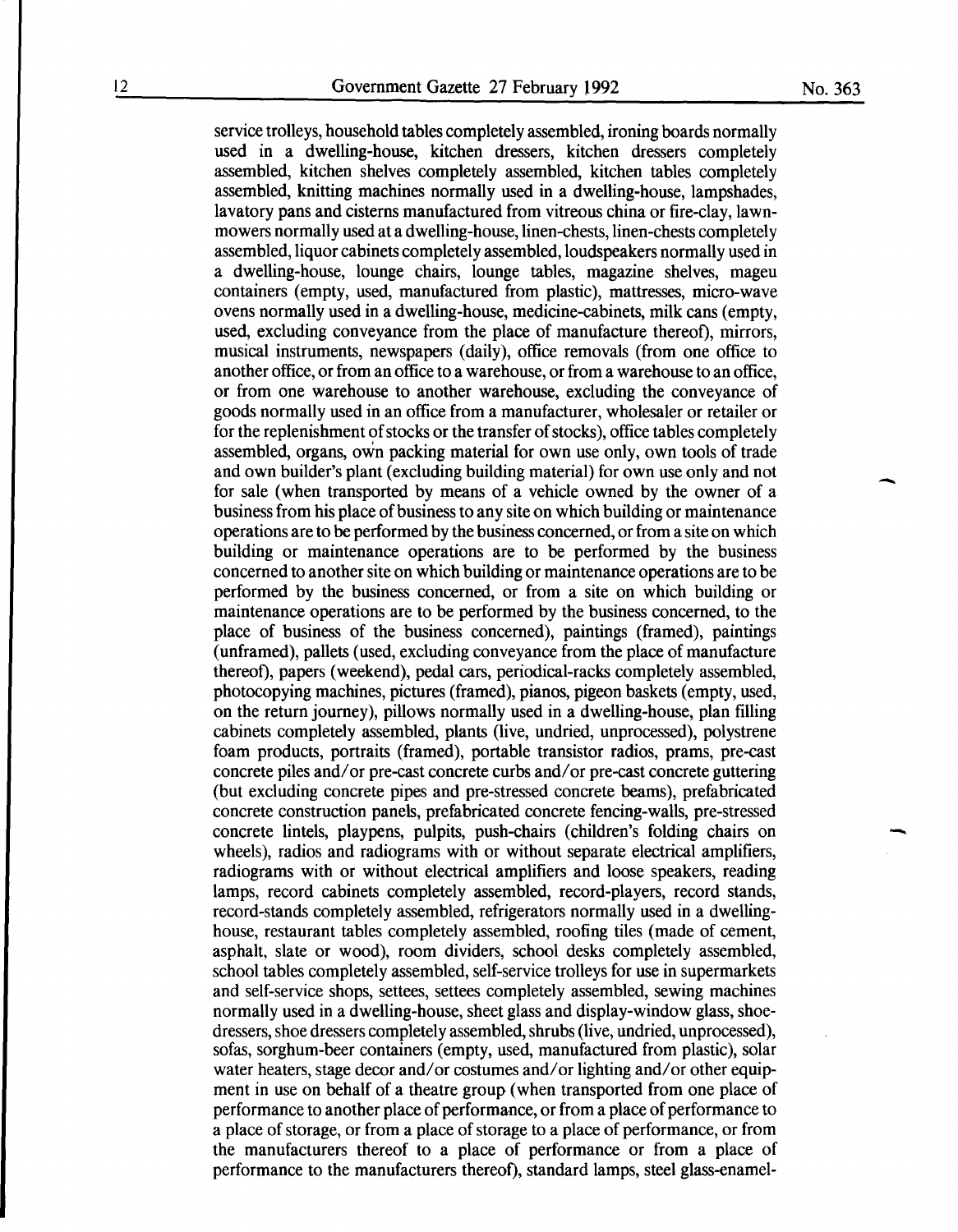-'

-

lined electric storage water heaters, steel stationery cabinets (excluding steel safes), step-ladders normally used in a dwelling-house, stone, stoep benches, stoves, stoves normally used in a dwelling-house, switch-board units (fully equipped, electrical, excluding rolls of electric cable and excluding transformers), tables (garden, fully assembled), tea-trolleys completely assembled, telephone tables completely assembled, television sets, television antennas, television set cabinets completely assembled, television set standards completely assembled, television tubes, tombstones, trailers specially designed for the carrying of boats, transistor radios (portable), trays normally used in a dwelling-house, trousseau kists, trousseau kists completely assembled, tumble driers normally used in a dwelling-house, typewriters, urethane foam products, used packing material and used dunnage (A cargo container is excluded from the said two categories. A cargo container shall, vor the purposes hereof, be defined as follows:

- (i) It forms part of transport equipment.
- (ii) It is of a permanent nature and therefore strong enough for repeated use.
- (iii) It is specially designed for the conveyance of inside-packed cargo by means of one or more forms of transport without any repacking of such cargo.
- (iv) It is provided with permanent appliances which facilitate handling and transfer from one form of transport to another.
- ( v) It is so designed as to facilitate the loading and off-loading thereof.
- (vi) It rna y be built with doors at one or more sides, or with doors at one or more sides with an open top, open side or open end, or with any combination of open top, open side, and doors.
- (vii) It is necessarily used for the conveyance of goods), vegetable crates (empty, used, manufactured from wood or cardboard or plastic, excluding conveyance from a place of manufacture thereof, wardrobes, wardrobes completely assembled, wash hand basins manufactured from vitreous china or fire clay as well as pedestals for such basins, washing baskets normally used in a dwelling-house, washing machines, washing machines normally used in a dwelling-house, washing stands, washing stands normally used in a dwelling-house and completely assembled, waste paper baskets, weekend newspapers, wendy-houses, wheel chairs (normally used by invalids), wheelbarrows, wood particle board (but excluding paper and cardboard) and writing-boards and easels - Between places situated within Namibia including places on the border of Namibia with neighbouring countries.
- 6. Upholstery fabrics, carpets, rugs, curtains, pillows and other soft furniture -Between places situated within Namibia including places on the border of Namibia with neighbouring countries.
- (1) 09/01/92 91OP0924
- (2) AMADHILA J., WINDHOEK  $-$  New application.
- (3) Motor car to be acquired 6 Persons
- (4) (a) Taxi-passengers and their personal luggage.
- (5) (a) (i) Within Windhoek municipal area.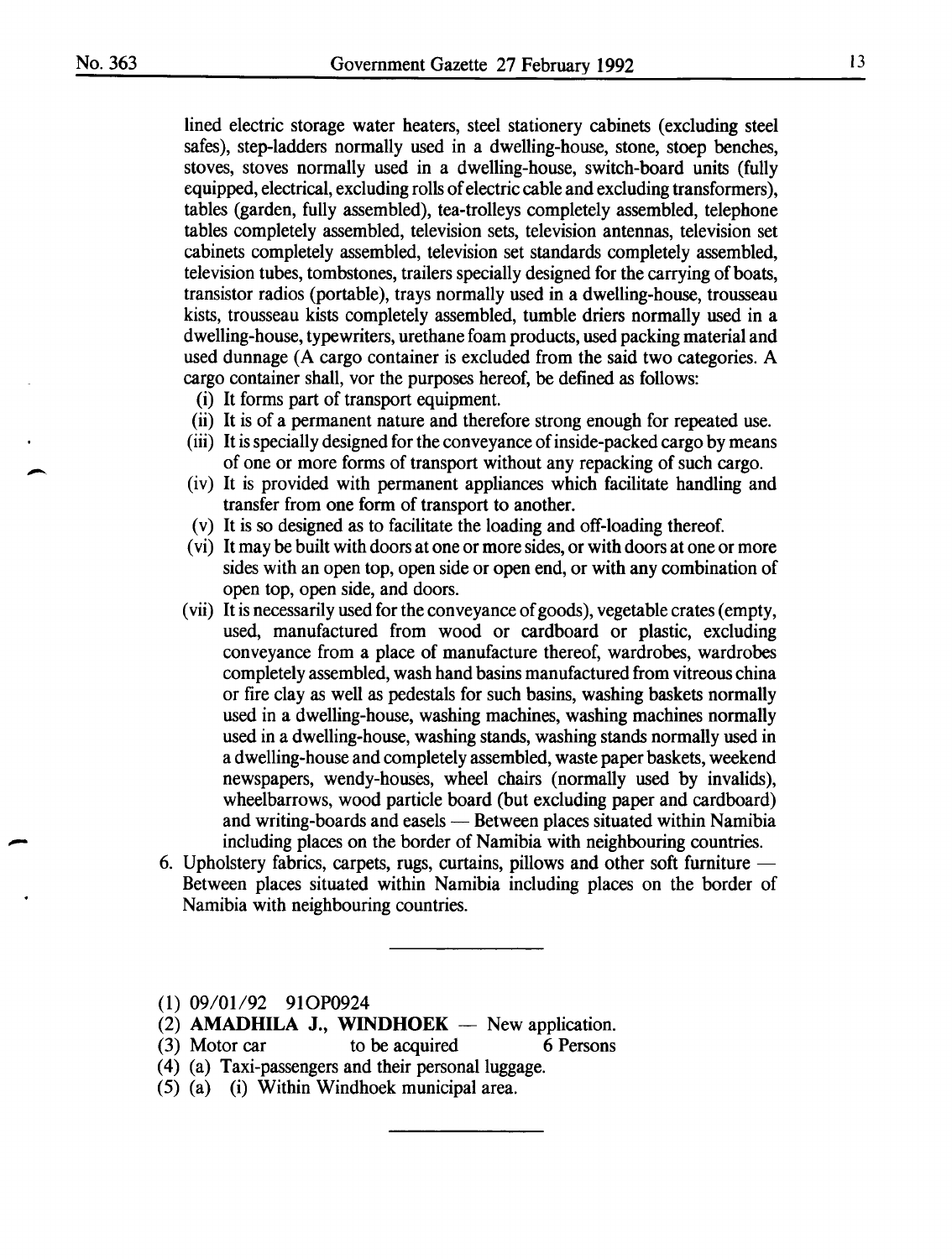#### (1) 10/01/92 91OP0925

(2) SHAANIKA T., WINDHOEK — New application.<br>(3) Motor car to be acquired 6 Persons

 $(3)$  Motor car to be acquired

(4) (a) Taxi-passengers and their personal luggage.

(5) (a) (i) Within Windhoek municipal area.

#### (1) 10/01/92 91OP0926

(2) **MONDE A., WINDHOEK** - New application.<br>(3) Mini-bus to be acquired 15 Persons to be acquired  $15$ 

 $(4)$  (a) Taxi-passengers and their personal luggage.

(5) (a) (i) Within Windhoek municipal area.

#### (1) 10/01/92 91OP0927

(2) WILLIAMS H., WINDHOEK - New application.<br>(3) Motor car to be acquired 6 Persons

 $(3)$  Motor car to be acquired

 $(4)$  (a). Taxi-passengers and their personal luggage.

(5) (a) (i) Within Windhoek municipal area.

#### (1) 13/01/92 91OP0929

(2) TUJENDAPI J., WINDHOEK  $-$  New application.

(3) Motor car to be acquired 6 Persons

(4) (a) Taxi-passengers and their personal luggage.

(5) (a) (i) Within Windhoek municipal area.

#### (1) 13/01/92 910P0930

(2) SWARTZ I., WINDHOEK  $-$  New application.

(3) Motor car to be acquired 6 Persons

(4) (a) Taxi-passengers and their personal luggage.

(5) (a) (i) Within Windhoek municipal area.

- (1) 13/01/92 910P0933
- $(2)$  KANDJII E., WINDHOEK New application.

(3) Motor car to be acquired  $\overline{\hspace{1cm}}$  6 Persons

(4) (a) Taxi-passengers and their personal luggage.

(5) (a) (i) Within Windhoek municipal area.

-